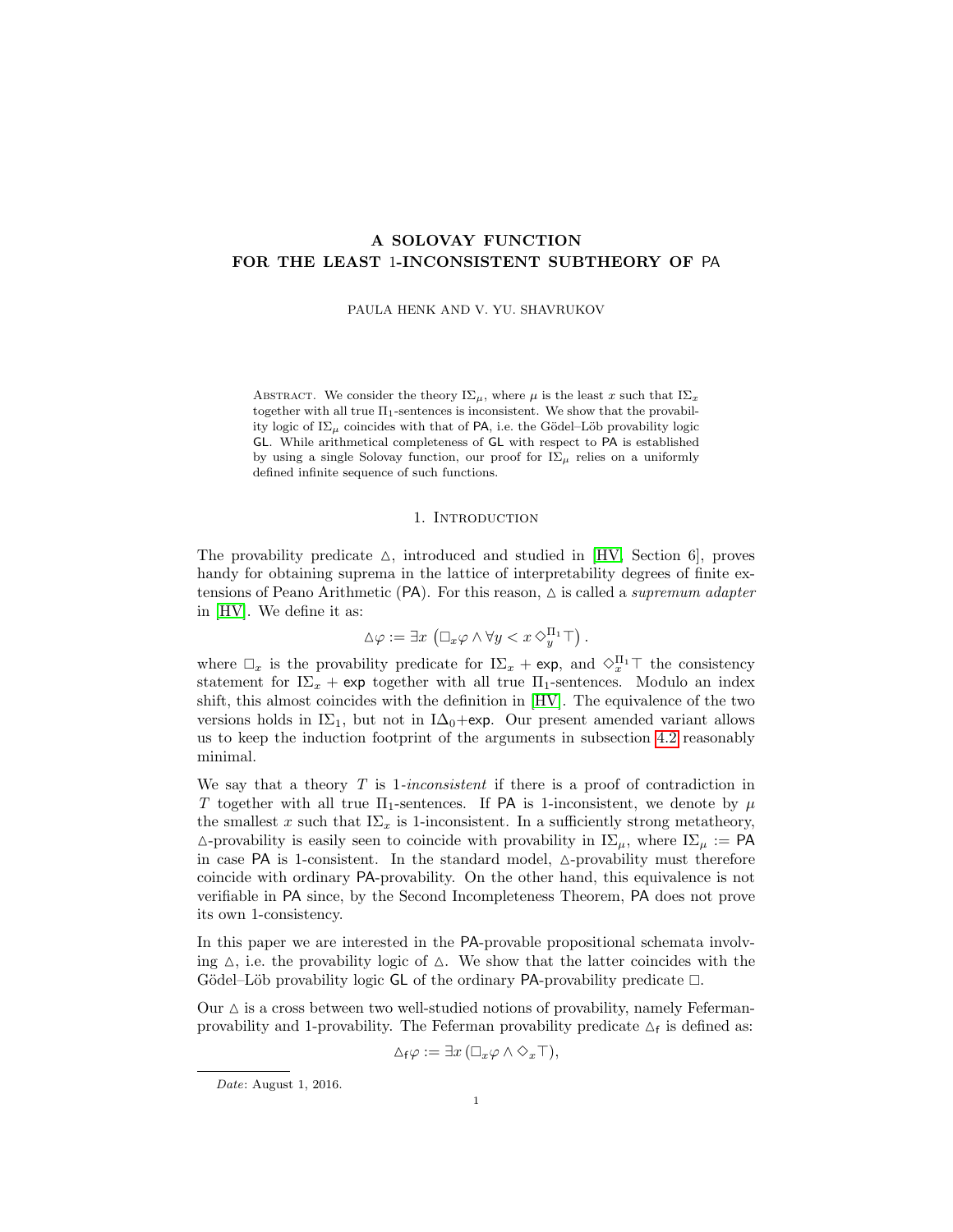where  $\Diamond_x \top$  is the consistency statement for  $I\Sigma_x + \exp$ . The joint provability logic of  $\Delta_f$  and  $\Box$  was worked out in [\[Sha94\]](#page-11-1). We note here that since PA  $\vdash \neg \Delta_f \bot$ , the provability logic of  $\Delta_f$  is different from GL.

Given a theory T containing I $\Delta_0$ +exp, n-provability refers to provability in T together with all true  $\Pi_n$ -sentences. We write  $\Box_T^{\Pi_n}$  for the provability predicate of thistheory. Smoryński ( $[\text{Smo85}, 3.3.9]$ ) showed that the provability logic of each  $\Box_T^{\Pi_n}$ is GL. The polymodal logic GLP, introduced by Japaridze ([\[Dzh88\]](#page-11-3)), contains amodality  $\overline{m}$  for each n. Generalizing Japaridze's result, Ignatiev ([\[Ign93\]](#page-11-4)) showed that GLP is the joint provability logic of  $\Box_T^{\Pi_n}$  for all n. A simplified proof of this result was given by Beklemishev ([\[Bek11\]](#page-11-5)).

Prerequisites. We assume the reader to be familiar with basic notions and facts concerning arithmetical theories as presented, for example, in [\[HP93,](#page-11-6) Chapter I]. Knowledge of Solovay's proof of arithmetical completeness of GL ([\[Sol76\]](#page-11-7)) is useful.

Acknowledgements. We wish to thank Lev Beklemishev for discussing the arithmetical completeness proof for  $\Delta$  with the first-named author during her stay in Moscow; his insights proved to be very useful. We are grateful to Fedja Pakhomov for proving Theorem [3,](#page-4-0) and for his permission to include it here.

## 2. Preliminaries

We introduce the basic notions and results used in the paper. The reader is advised to go through this section lightly in order to return when some fact or definition is used.

2.1. **Modal logic.** Denote by  $\mathcal{L}_{\Delta}$  the language of propositional modal logic containing a unary modality  $\Delta$ . The axiom schemata of the Gödel–Löb logic GL include all propositional tautologies in the language  $\mathcal{L}_{\Delta}$ , together with  $(K)$  and  $(L)$ :

- $(K)$   $\Delta(A \rightarrow B) \rightarrow (\Delta A \rightarrow \Delta B)$
- $(L)$   $\Delta(\Delta A \rightarrow A) \rightarrow \Delta A$

The inference rules of GL are modus ponens and necessitation:

if  $GL \vdash A$ , then  $GL \vdash \triangle A$ .

We recall that  $GL \vdash \Delta A \rightarrow \Delta \Delta A$  (see e.g. [\[Boo93,](#page-11-8) p.11]).

A GL-frame is a finite non-empty set W together with a transitive irreflexive binary relation  $\prec$  on W. For  $a, b \in W$ , we write  $a \preceq b$  if either  $a = b$  or  $a \prec b$ . A GL-frame  $\langle W, \prec \rangle$  is said to be *rooted* in case there is some  $w \in W$  such that  $w \prec a$  for all  $a \in W$ . A GL-model is a triple  $\langle W, \prec, \Vdash \rangle$ , where  $\langle W, \prec \rangle$  is a GL-frame, and  $\Vdash$  a valuation assigning to every propositional letter a subset of W. We extend  $\Vdash$  to all  $\mathcal{L}_{\Delta}$ -formulas by requiring that it commutes with propositional connectives, and interpreting  $\prec$  as the accessibility relation for  $\triangle$ :

$$
\mathcal{M}, a \Vdash \Delta A
$$
 if for all b with  $a \prec b$ ,  $\mathcal{M}, b \Vdash A$ .

Given  $\mathcal{M} = \langle W, \prec, \Vdash \rangle$ , we write  $\mathcal{M} \Vdash A$  if  $\mathcal{M}, a \Vdash A$  for every  $a \in W$ . We write  $\mathcal{F} \Vdash A$  if  $\mathcal{M} \Vdash A$  for any model  $\mathcal{M}$  whose underlying frame is  $\mathcal{F}$ .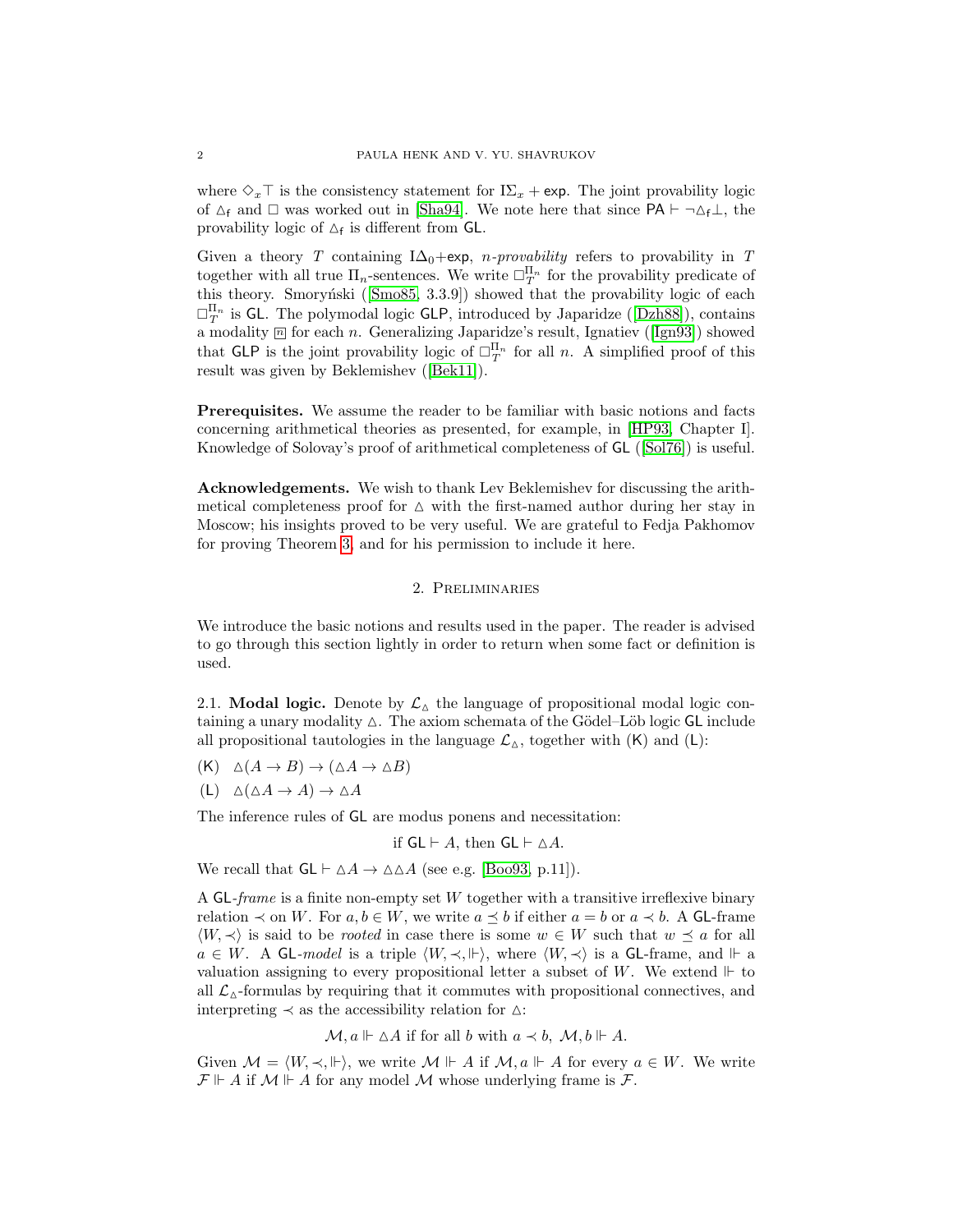It is well-known (see for example [\[Boo93,](#page-11-8) Chapter 5]) that GL is modally complete with respect to the class of GL-frames:

<span id="page-2-1"></span>**Theorem 1.**  $GL \vdash A$  *iff for every*  $GL\text{-}frame \mathcal{F}, \mathcal{F} \Vdash A$ .

2.2. Arithmetical theories. We work with first-order theories formulated in the language L of arithmetic containing 0,  $S_1 +$ ,  $\times$ , and  $\leq$ . A formula is *bounded* or  $\Delta_0$ (equivalently,  $\Sigma_0$  or  $\Pi_0$ ) if all quantifiers occurring in it are of the form  $\exists x \leq y$  or  $\forall x \leq y$ . A formula is  $\Sigma_{n+1}(\Pi_{n+1})$  if it is of the form  $\exists x_1 \dots \exists x_k \varphi$   $(\forall x_1 \dots \forall x_k \varphi)$ , with  $\varphi$  a  $\Pi_n$  ( $\Sigma_n$ )-formula, and  $\Delta_0(\Sigma_1)$  if it is obtained from  $\Sigma_1$ -formulas by using propositional connectives and bounded quantification.

A formula  $\varphi$  is  $\Delta_n$  in a theory T if  $T \vdash \varphi \leftrightarrow \sigma$  and  $T \vdash \varphi \leftrightarrow \pi$  for some  $\Sigma_n$ -formula σ and  $\Pi_n$ -formula π.

Given a class  $\Gamma$  of formulas, IT is the theory obtained by adding to Q the induction schema for Γ-formulas. The theory of Peano Arithmetic (PA) is given as  $\bigcup_{n\in\omega}I\Sigma_n$ . For $n > 0$ , I $\Sigma_n$  is finitely axiomatizable ([\[HP93,](#page-11-6) Theorem I.2.52]).

The graph of exponentiation is definable in  $I\Delta_0$  by a  $\Delta_0$ -formula exp (see [\[HP93,](#page-11-6) Theorem V.3.15]). We denote by exp the axiom stating the totality of exponentiation.We recall that  $I\Delta_0 + \exp$  is finitely axiomatizable ([\[HP93,](#page-11-6) Theorem V.5.6]), and that  $I\Sigma_1 \vdash \textsf{exp}$  ([\[HP93,](#page-11-6) Theorem I.1.50]).

A formula is  $\Delta_0^{\text{exp}}$  if all quantifiers occurring in it have the form  $\exists x \leq \exp y$  or  $\forall x \leq \exp y$ . It is well-known that any  $\Delta_0^{\exp}$ -formula is  $\Delta_1$  in I $\Delta_0$ +exp.

<span id="page-2-0"></span>**Theorem 2** ([\[HP93,](#page-11-6) Remark I.1.59(3)]). Let **f**, **g** and **k** be  $\Delta_0^{\text{exp}}$ -defined provably total functions of  $I\Delta_0$ +exp. Suppose that h is defined from f and g by primitive recursion, and majorized by k. Then h is  $\Delta_0^{\text{exp}}$ -definable and provably total in  $I\Delta_0$ +exp, and moreover the defining equations of h are provable in  $I\Delta_0$ +exp.  $\Box$ 

We assume some standard formalization of syntax and provability in  $I\Delta_0+e$ xp. In particular,  $\Box_x$  is the conventional provability predicate for  $I\Sigma_x + \exp$ , with x a free variable. We write  $\Box$  for the provability predicate of PA, where we assume that for all  $\varphi$ ,  $\Box \varphi$  is provably equivalent in I $\Delta_0$ +exp to  $\exists x \Box_x \varphi$ . The symbol  $\diamond_x \varphi$  is used as shorthand for  $\neg\Box_x\neg\varphi$ .

The sequence  $(\Box_x)_{x<\omega}$  of provability predicates is *monotone* in the sense that:

$$
I\Delta_0 + \exp \vdash \Box_x \varphi \wedge x \leq y \to \Box_y \varphi.
$$

As usual,  $\Box_x \varphi(\dot y)$  means that the numeral for the value of y has been substituted for the free variable of the formula  $\varphi$  inside  $\Box_x$ . If the intended meaning is clear from the context, we will often write  $\Box_x\varphi(y)$  instead of  $\Box_x\varphi(y)$ . Recall that I $\Delta_0$ +exp is provably  $\Sigma_1$ -complete, i.e. that for any  $\Sigma_1$ -formula  $\sigma$ :

$$
I\Delta_0+\exp \vdash \sigma(y)\to \Box_0 \sigma(\dot y);
$$

and that  $I\Delta_0$ +exp verifies the Hilbert–Bernays–Löb (HBL) derivability conditions for  $\Box_x$ :

$$
\begin{aligned} \mathrm{I}\Delta_0 + \mathrm{exp} \vdash \Box_x(\varphi \to \psi) &\to (\Box_x \varphi \to \Box_x \psi) \\ \mathrm{I}\Delta_0 + \mathrm{exp} \vdash \Box_x \varphi &\to \Box_x \Box_{\dot{x}} \varphi \end{aligned}
$$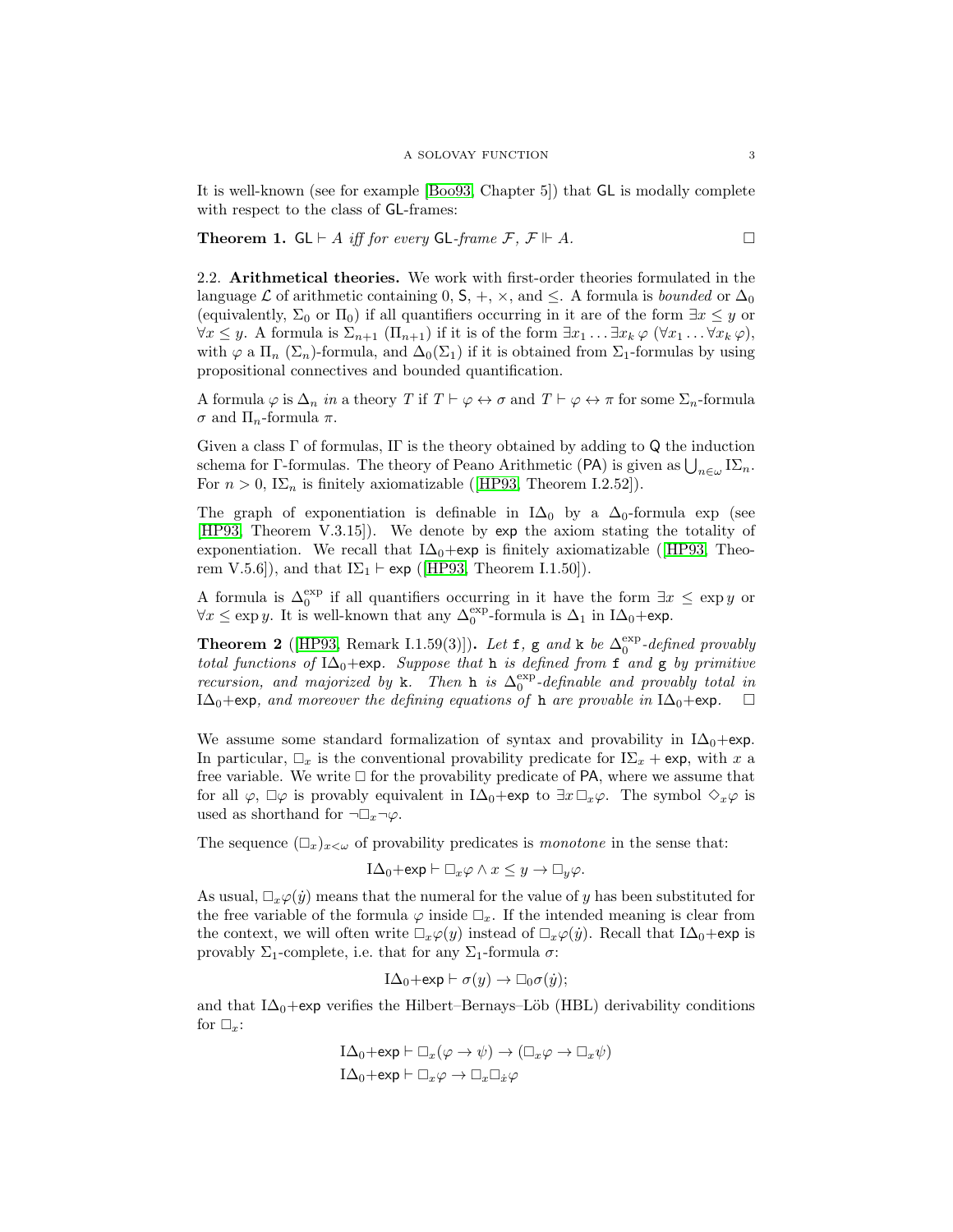The validity of Löb's principle for  $\Box_x$  follows from the above together with the Fixed Point Lemma (see [\[Boo93,](#page-11-8) Theorem 3.2]). Thus

$$
I\Delta_0+\exp \vdash \Box_x(\Box_x \varphi \to \varphi) \to \Box_x \varphi,
$$

and so principles valid in GL can be used when reasoning about  $\Box_x$  in I $\Delta_0$ +exp.

Löb's Theorem for  $I\Delta_0$ +exp facilitates a short proof (see for example [\[Bek03,](#page-11-9) proof of Lemma 2.4) of the closure of  $I\Delta_0+$ exp under the *reflexive induction* rule:

$$
\frac{\forall x \ (\Box_0 \forall y < \dot{x} \ \varphi(y) \to \varphi(x))}{\forall x \ \varphi(x)}.
$$

Reflexive induction, as a general method for reasoning about linear orderings in arithmetical theories, first appears in the work of Schmerl([\[Sch79,](#page-11-10) p. 337]).

It is well-known that in I $\Delta_0$ +exp there is a partial satisfaction predicate  $\text{Sat}_{\Pi_1}(\varphi, y)$ for  $\Pi_1$ -formulas, where y and  $\varphi$  are internal variables ranging, respectively, over assignments and  $\mathcal{L}$ -formulas. The formula  $\text{Sat}_{\Pi_1}$  is  $\Pi_1$  and satisfies Tarski's conditions ([\[HP93,](#page-11-6) Theorem I.2.55]). Defining  $Tr_{\Pi_1}(\varphi)$  to be the formula saying that  $\varphi$  is a sentence and  $\forall y \, \text{Sat}_{\Pi_1}(\varphi, y)$ , it is clear that  $\text{Tr}_{\Pi_1}$  is  $\Pi_1$ , and that for any  $\Pi_1$ -formula  $\pi(x),$ 

$$
I\Delta_0 + \exp \vdash \pi(x) \leftrightarrow \text{Tr}_{\Pi_1}(\pi(\dot{x})).
$$

(By our conventions for the dot notation,  $\pi(x)$  is a sentence from the point of view of Tr<sub>II</sub>.) With Tr<sub>II1</sub>, we can define the provability predicate  $\Box_x^{\Pi_1}$  for 1-provability in  $I\Sigma_x$  + exp:

$$
\Box_x^{\Pi_1} \varphi := \exists \pi \, (\mathrm{Tr}_{\Pi_1}(\pi) \wedge \Box_x(\pi \to \varphi)).
$$

Similarly, the provability predicate  $\square^{\Pi_1}$  for 1-provability in PA is defined as:

$$
\Box^{\Pi_1}\varphi:=\exists \pi\,(\mathrm{Tr}_{\Pi_1}(\pi)\wedge \Box(\pi\to\varphi)).
$$

It is then clear that for all  $\varphi$ ,  $\Box^{\Pi_1}\varphi$  is provably equivalent in  $I\Delta_0 + \exp$  to  $\exists x \Box_x^{\Pi_1}\varphi$ . We note that  $\Box_x^{\Pi_1}$  is  $\Sigma_2$ . It follows from [\[Smo85,](#page-11-2) 3.3.9] that the principles of GL for  $\Box_x^{\Pi_n}$  are valid in I $\Delta_0$ +exp. It is well-known that  $\Box_x^{\Pi_1}$  is  $\Sigma_2$ -complete, i.e. that for any  $\Sigma_2$ -formula  $\varsigma$ ,

$$
I\Delta_0 + \exp \vdash \varsigma(y) \to \Box_x^{\Pi_1} \varsigma(\dot{y}).
$$

[\[HP93,](#page-11-6) Theorem I.4.33] shows that  $I\Sigma_{k+1}$  proves the consistency of the set of all true  $\Pi_{k+2}$ -sentences. Since  $I\Sigma_k$  + exp is axiomatized by a single  $\Pi_{k+2}$ -sentence, I $\Sigma_{k+1}$  proves the consistency of I $\Sigma_k$  + exp +  $\Pi_1$ -truth. An inspection of the proof reveals that it can be formalized in  $I\Delta_0+$ exp; thus we have

$$
I\Delta_0 + \exp \vdash \Box_x \forall y < \dot{x} \Diamond_y^{\Pi_1} \top.
$$

We shall refer to the above property as reflection.

# 3.  $\triangle$  AS PROVABILITY IN  $I\Sigma_{\mu}$

Recall that the provability predicate  $\Delta$  is defined as  $\Delta \varphi := \exists x (\Box_x \varphi \wedge \forall y < x \Diamond_y^{\Pi_1} \top)$ . As mentioned in Section [1,](#page-0-0) we can think of  $\Delta$  as provability in I $\Sigma_{\mu}$ , where  $\mu$  is the least x such that the theory  $I\Sigma_x$  is 1-inconsistent. In order to make this precise, let  $\mu = x$  be the formula

$$
\left(\neg \Box^{\Pi_1} \bot \land x = \infty\right) \lor \left(\Box^{\Pi_1}_x \bot \land \forall y < x \Diamond^{\Pi_1}_y \top\right).
$$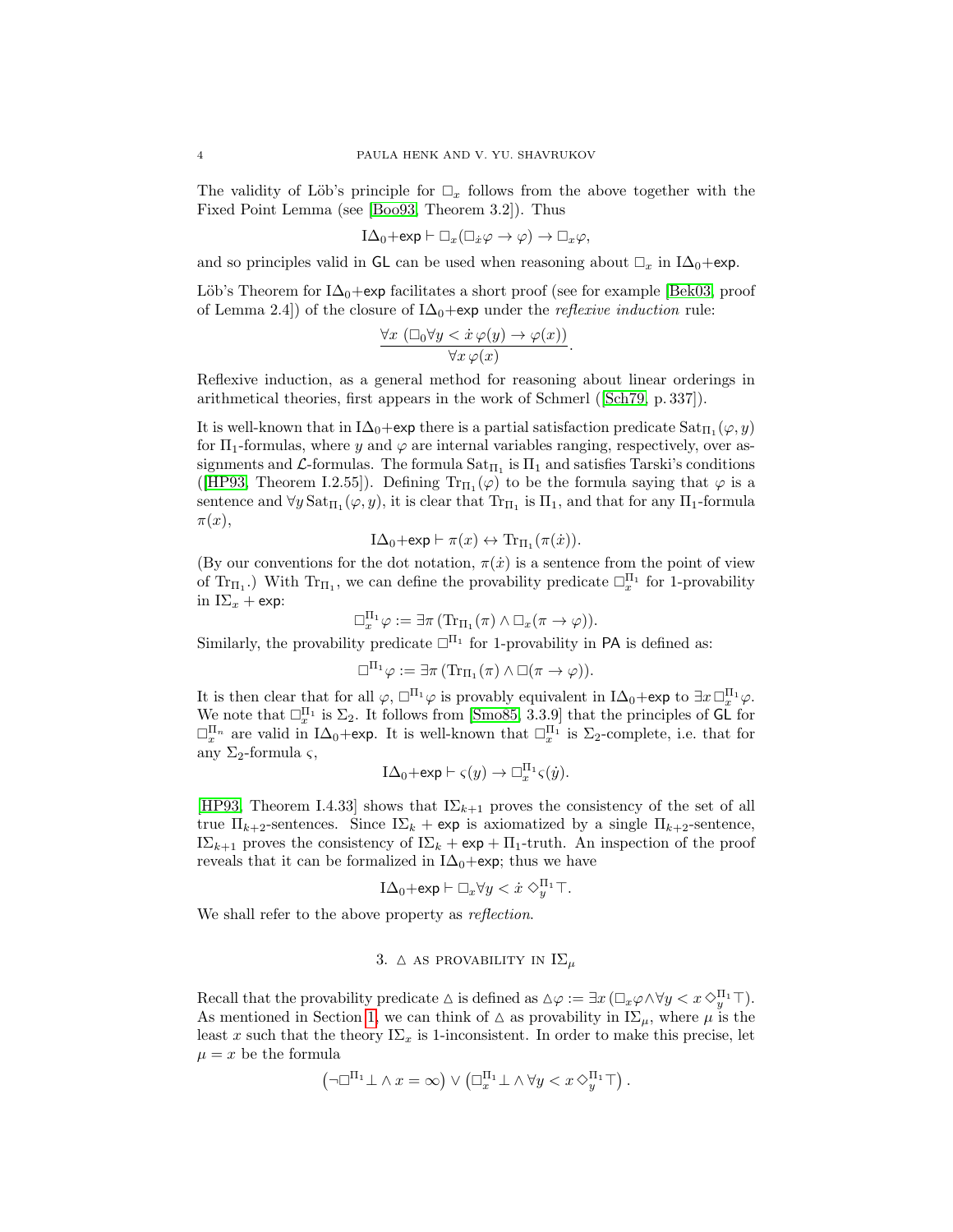The uniqueness of  $\mu$  is provable in I $\Delta_0$ +exp:

$$
I\Delta_0 + \exp \vdash \mu = x \land \mu = y \to x = y.
$$

As for existence, note that since  $\exists x \Box_x^{\Pi_1} \bot$  is  $\Sigma_2$  and the least number principle for  $\Sigma_2$ -formulasis equivalent to induction for  $\Sigma_2$ -formulas ([\[HP93,](#page-11-6) Theorem I.2.4]), it is clear that  $I\Sigma_2 \vdash \exists x \mu = x$ . Using this, it is easy to see that according to  $I\Sigma_2$ , provability in  $I\Sigma_{\mu}$  coincides with  $\Delta$ -provability:

$$
I\Sigma_2 \vdash \forall \varphi \, (\Delta \varphi \leftrightarrow \Box_{\mu} \varphi),
$$

where  $\square_{\infty}$  is defined to be  $\square.$ 

The following theorem is due to F. Pakhomov.

<span id="page-4-0"></span>Theorem 3. I $\Sigma_1 \nvDash \exists x \mu = x$ 

*Proof.* We show that there is a model  $\mathfrak{M}$  of  $I\Sigma_1$  where PA is 1-inconsistent, but there is no smallest a such that  $I\Sigma_a$  is inconsistent. M is constructed as the union of an ascending chain  $(\mathfrak{M}_i)_{i<\omega}$  of models, where  $\mathfrak{M}_i \models \Box^{\Pi_1} \bot$  and  $\mathfrak{M}_i \models \mathsf{PA}$  for all *i*. Denote by  $m_i$  the least element such that  $\mathfrak{M}_i \vDash \Box_{m_i}^{\Pi_1} \bot$ . We shall ensure that for all  $i$ ,

- i.  $m_i > m_{i+1}$
- <span id="page-4-1"></span>ii.  $\mathfrak{M}_i \prec_{\Sigma_1} \mathfrak{M}_{i+1}$  ( $\mathfrak{M}_{i+1}$  is a  $\Sigma_1$ -elementary extension of  $\mathfrak{M}_i$ )

We note that  $\mathfrak{M} := \bigcup_{i<\omega} \mathfrak{M}_i$  is a model with the desired properties: from [\(ii\)](#page-4-1) it follows that for all  $i$ ,

 $\mathfrak{M}_i \prec_{\Sigma_1} \mathfrak{M}$ .

Using this, it is easy to show that  $\mathfrak{M} \models \mathrm{I}\Sigma_1$  and furthermore for all  $a \in \mathfrak{M}$ , we have that  $\mathfrak{M} \vDash \Box_a^{\Pi_1} \bot$  if and only if  $\mathfrak{M}_i \vDash \Box_a^{\Pi_1} \bot$  for some *i*.

It remains to show that a chain  $(\mathfrak{M}_i)_{i<\omega}$  with the required properties exists. We proceed by induction on i. Let  $\mathfrak{M}_0$  be any model of PA with  $\mathfrak{M}_0 \models \Box^{\Pi_1} \bot$ . Now suppose that we have constructed a model  $\mathfrak{M}_i$  of PA with  $\mathfrak{M}_i \vDash \Box_{m_i}^{\Pi_1} \bot \wedge \Diamond_{m_i-1}^{\Pi_1} \top$ . Since  $\mathfrak{M}_i \models \Diamond_{m_i-1}^{\Pi_1} \top$ , we have  $\mathfrak{M}_i \models \Diamond_{m_i-1}^{\Pi_1} \Box_{m_i-1}^{\Pi_1} \bot$  by Löb's principle for  $\Box_{m_i-1}^{\Pi_1}$ . In fact we have  $\mathfrak{M}_i \models \Diamond_{m_i-1}^{\Pi_1} (\Box_{m_i-1}^{\Pi_1} \bot \land \Diamond_{m_i-2}^{\Pi_1} \top)$ , for  $\mathfrak{M}_i \models \Box_{m_i-1} \Diamond_{m_i-2}^{\Pi_1} \top$  by reflection. In other words,  $\mathfrak{M}_i$  thinks that the theory

$$
T := \textbf{I}\Sigma_{m_i-1} + \Pi_1\text{-truth} + \Box_{\dot{m}_i-1}^{\Pi_1} \bot + \Diamond_{\dot{m}_i-2}^{\Pi_1} \top
$$

is consistent (where  $\Pi_1$ -truth is to be understood in the sense of  $\mathfrak{M}_i$ ). By the Arithmetized Completeness Theorem (see e.g. [\[McA78,](#page-11-11) Theorems 1.7 and 2.2]), there is an end-extension  $\mathfrak{M}_{i+1}$  of  $\mathfrak{M}_i$  with  $\mathfrak{M}_{i+1} \models T$ . Since T contains  $\pi(\dot{a})$ whenever  $\mathfrak{M}_i \models \pi(a)$  and  $\pi(x)$  is a  $\Pi_1$ -formula, we see that  $\mathfrak{M}_{i+1}$  is in fact a  $\Sigma_1$ elementary end-extension of  $\mathfrak{M}_i$ . Since  $m_i-1$  is nonstandard, we have  $\mathfrak{M}_i \vDash \Box_{m_i-1}\varphi$ for each axiom  $\varphi$  of PA whence, from the external point of view,  $\mathfrak{M}_{i+1}$  is a model of PA. We now have  $\mathfrak{M}_i \prec_{\Sigma_1} \mathfrak{M}_{i+1} \models \mathsf{PA}$  and  $\mathfrak{M}_{i+1} \models \Box_{m_i-1}^{\Pi_1} \bot \land \Diamond_{m_i-2}^{\Pi_1} \top$ . Thus it suffices to put  $m_{i+1} = m_i - 1$ .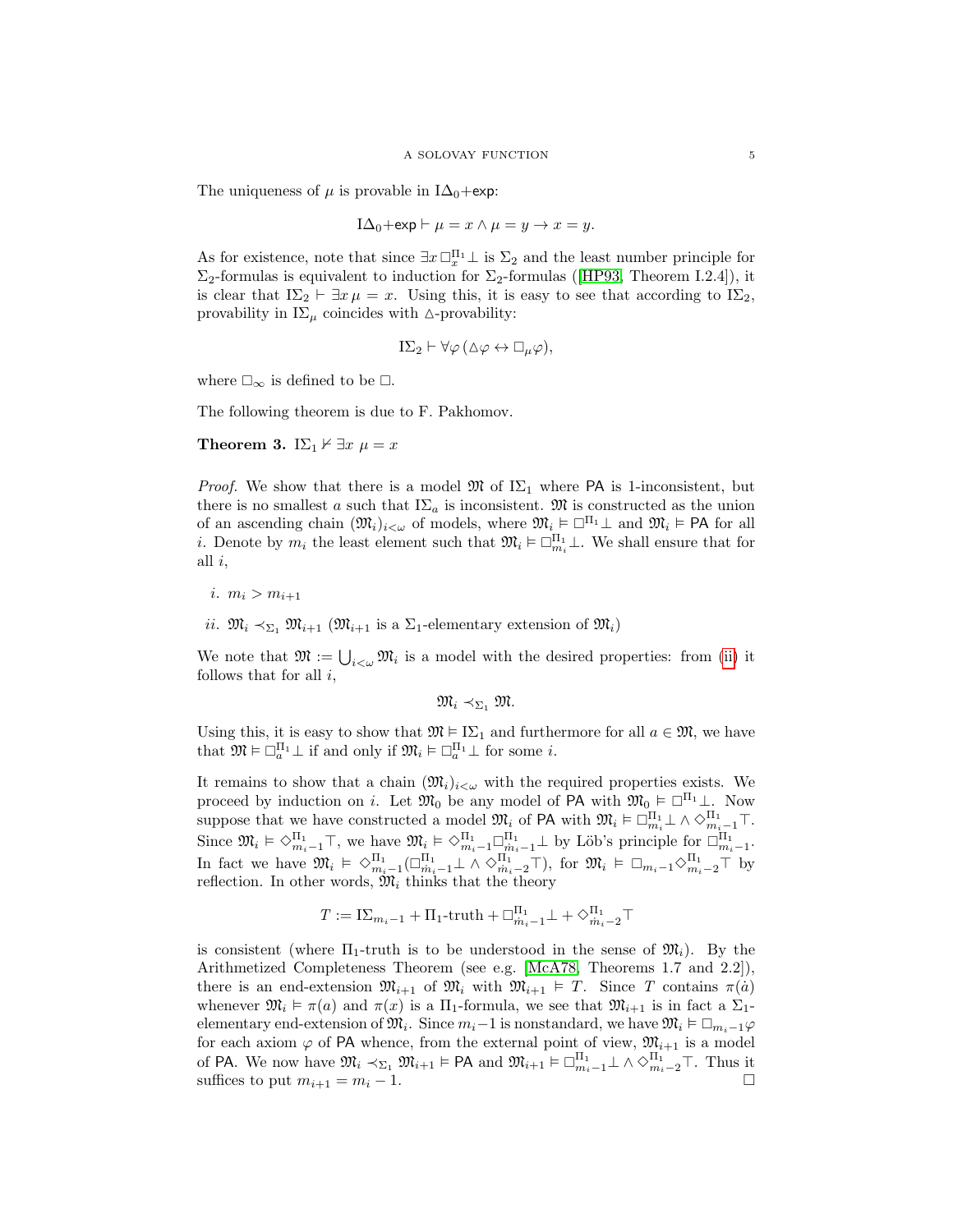4. THE PROVABILITY LOGIC OF  $\triangle$ 

We are interested in interpreting the modality of  $\mathcal{L}_{\Delta}$  as the provability predicate  $\Delta$ .

**Definition 4.** A  $\triangle$ -realization is a function  $*$  from the propositional letters of  $\mathcal{L}_{\triangle}$ to L-sentences. The domain of  $*$  is extended to all  $\mathcal{L}_{\Delta}$ -formulas by requiring that it commutes with propositional connectives, and

$$
(\Delta A)^* := \exists x \, (\Box_x A^* \wedge \forall y < x \, \Diamond_y^{\Pi_1} \top).
$$

We prove that  $GL$  is the provability logic of  $\Delta$ , i.e. the following:

<span id="page-5-0"></span>Theorem 5.  $GL \vdash A$  iff for all  $\triangle$ -realizations  $^*$ ,  $PA \vdash A^*$ .

<span id="page-5-1"></span>We first prove arithmetical soundness, i.e. the left to right direction of Theorem [5.](#page-5-0)

**Lemma 6.** *i. If*  $PA \vdash \varphi$ , then  $PA \vdash \Delta \varphi$ .

<span id="page-5-2"></span>
$$
ii. \ \mathrm{I}\Sigma_1 \vdash \Delta(\varphi \to \psi) \to (\Delta\varphi \to \Delta\psi)
$$

<span id="page-5-3"></span>iii.  $I\Sigma_1 \vdash \Delta \varphi \rightarrow \Delta \Delta \varphi$ 

*Proof.* [\(i\)](#page-5-1) Assume PA  $\vdash \varphi$ . Then  $I\Sigma_n \vdash \varphi$  for some n, whence PA  $\vdash \Box_n \varphi$ . Since  $PA \vdash \forall y \leq n \Diamond_y^{\Pi_1} \top$  by reflection, we thus have  $PA \vdash \Delta \varphi$ .

[\(ii\)](#page-5-2) follows from monotonicity together with the HBL-conditions for  $\Box_x$ .

[\(iii\)](#page-5-3) Assume  $\Delta \varphi$ , and let x be such that  $\Box_x \varphi$  and  $\forall y < x \Diamond_y^{\Pi_1} \top$ . By  $\Sigma_1$ -completeness and reflection we obtain  $\Box_x(\Box_x \varphi \land \forall y \lt x \Diamond_y^{\Pi_1} \top)$ , thus  $\Delta \Delta \varphi$  as required.  $\Box$ 

Verifiability of Löb's principle for  $\Delta$  follows from Lemma [6](#page-0-1) by the usual argument (see [\[Boo93,](#page-11-8) Theorem 3.2]). This concludes the proof of arithmetical soundness.  $\Box$ 

4.1. Arithmetical Completeness. Our proof of the remaining direction of Theorem [5](#page-5-0) proceeds, as usual (see [\[Sol76\]](#page-11-7)), by showing that any finite Kripke frame for GL can be suitably embedded into PA, and is closely related to Beklemishev's arith-metical completeness proof for GLP ([\[Bek11\]](#page-11-5)). The latter uses a sequence  $(h_i)_{i \leq m}$ of Solovay functions, where  $m$  is some standard number. In contrast, we need an infinite sequence  $(h_y)_{y<\omega}$  of such functions, uniformly defined by a single formula.

We start with an informal description of the construction, based on the view of  $\Delta$ as provability in I $\Sigma_{\mu}$ . Given a finite GL-frame  $\mathcal{F} = \langle W, \prec \rangle$  with root 0, we consider a family of Solovay functions  $(h_y)_{y<\omega}$  climbing up the accessibility relation  $\prec$  of F. The function  $h_0$  is the usual Solovay function for I $\Delta_0$ +exp: it starts at 0 and moves upon the emergence of  $I\Delta_0+$ exp-proofs concerning its own limit. Similarly, each  $h_{y+1}$  is like the usual Solovay function for  $I\Sigma_{y+1}$ , except that it starts where the previous function  $h_y$  came to rest.

We write  $x : \Box_y \varphi$  to mean that x is (the code of) a  $\Box_y$ -proof of  $\varphi$ . Given a reasonable coding of proofs, we have that the formula  $x: \Box_y \varphi$  is  $\Delta_0^{\text{exp}}$ , and furthermore that every x is the proof of at most one sentence.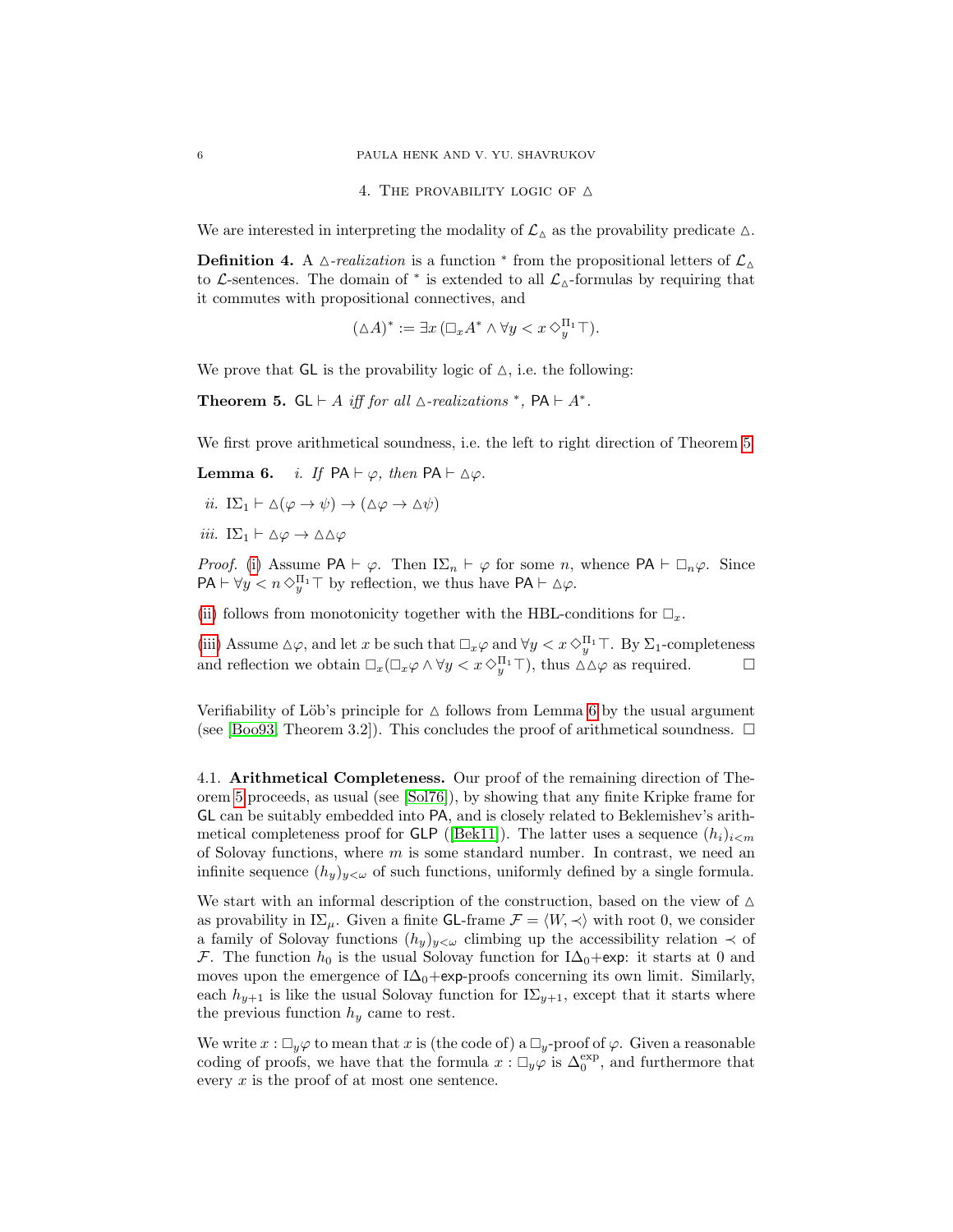Letting  $\ell_y$  denote the limit of  $h_y$ , we would like the functions  $(h_y)_{y<\omega}$ , with  $h_y: \omega \to W$ , to satisfy:

$$
h_0(0) = 0, \t h_{y+1}(0) = \ell_y, \t \text{and}
$$

$$
h_y(x+1) = \begin{cases} a & \text{if } h_y(x) \prec a \text{ and } x : \Box_y \ell_y \neq a, \\ h_y(x) & \text{otherwise.} \end{cases}
$$

We are interested in the value  $\ell_{\mu}$ , i.e. the limit of the function  $h_{\mu}$ , where  $\ell_{\mu}$  is defined to be  $\lim_{y\to\infty} \ell_y$  in case  $\mu = \infty$ . We would like to to show that the sentence  $\ell_{\mu} = a$  is a natural arithmetical representative for the node a, in the sense that for some theory  $T \subseteq \mathsf{PA}$ ,

- *i*. if  $a \neq 0$ , then  $T \vdash \ell_\mu = a \rightarrow \Box_\mu a \prec \ell_\mu$ ,
- *ii.* if  $a \prec b$ , then  $T \vdash \ell_{\mu} = a \rightarrow \Diamond_{\mu} \ell_{\mu} = b$ .

It might seem, at first sight, that T has to be at least as strong as  $I\Sigma_2$ : as seen above (Theorem [3\)](#page-4-0), the existence of  $\mu$  is not known to I $\Sigma_1$ . Moreover, each function  $h_{\nu+1}$ , as presented above, is genuinely more complex than the usual Solovay function: it is defined by using the limit of  $h_y$ , the natural representation of which is at least  $\Sigma_2$ . It is therefore not obvious that the basic basic properties of  $h_y$  and  $\ell_y$  can be verified in I $\Delta_0$ +exp or even I $\Sigma_1$ . By tweaking the construction we shall nevertheless succeed in making everything work smoothly in  $I\Delta_0+e^{i\phi}$ .

<span id="page-6-0"></span>4.2. A multi-stage Solovay function. We start by defining an auxiliary function  $h_{y,a}$  — the Solovay function for  $\Box_y$ , starting off at node a (where both y and a are parameters represented by free variables).

<span id="page-6-1"></span>**Definition 7** (I $\Delta_0$ +exp). For  $y < \omega$ ,  $a \in W$ , the function  $h_{y,a} : \omega \to W$  is defined by:

$$
h_{y,a}(0) = a
$$
  

$$
h_{y,a}(x+1) = \begin{cases} b & \text{if } h_{y,a}(x) \prec b \text{ and } x : \Box_y \ell_{\dot{y}} \neq b, \\ h_{y,a}(x) & \text{otherwise.} \end{cases}
$$

The formula  $\ell_y \neq b$  (Definition [9](#page-7-0) below) depends on the formula  $\chi$  representing the family of functions  $(h_{y,a})_{y<\omega,a\in W}$ . The self-reference in the definition of  $h_{y,a}$  is handled, as usual, by the Fixed Point Lemma. We note here that the definition of  $h_{y,a}$  only relies on the gödelnumber of  $\ell_y \neq b$ , and the latter can be obtained from y, b and  $\lceil \chi \rceil$  by a function whose totality is known to I $\Delta_0$ +exp.

It follows from Theorem  $2$  — for example, by using that W is finite — that the function  $h(y, a, x) = h_{y,a}(x)$  is  $\Delta_0^{\text{exp}}$ -defined and provably total in I $\Delta_0$ +exp, with its defining equations also provable in  $I\Delta_0+\exp$ .

We write  $\lim h_{y,a} = b$  for the formula

$$
\exists x \ h_{y,a}(x) = b \land \forall x \ h_{y,a}(x) \preceq b.
$$

Since  $h_{y,a}(x)$  is  $\Delta_0^{\text{exp}}$ , we have that  $\lim h_{y,a} = b$  is provably equivalent in I $\Delta_0 + \exp$ to a  $\Delta_0(\Sigma_1)$ -formula. The formula lim  $h_{y,a} = b$  states that b is the  $\preceq$ -largest element in the range of  $h_{y,a}$ . By using the following lemma, we can think of lim  $h_{y,a} = b$  as saying that b is the limit of  $h_{y,a}$ .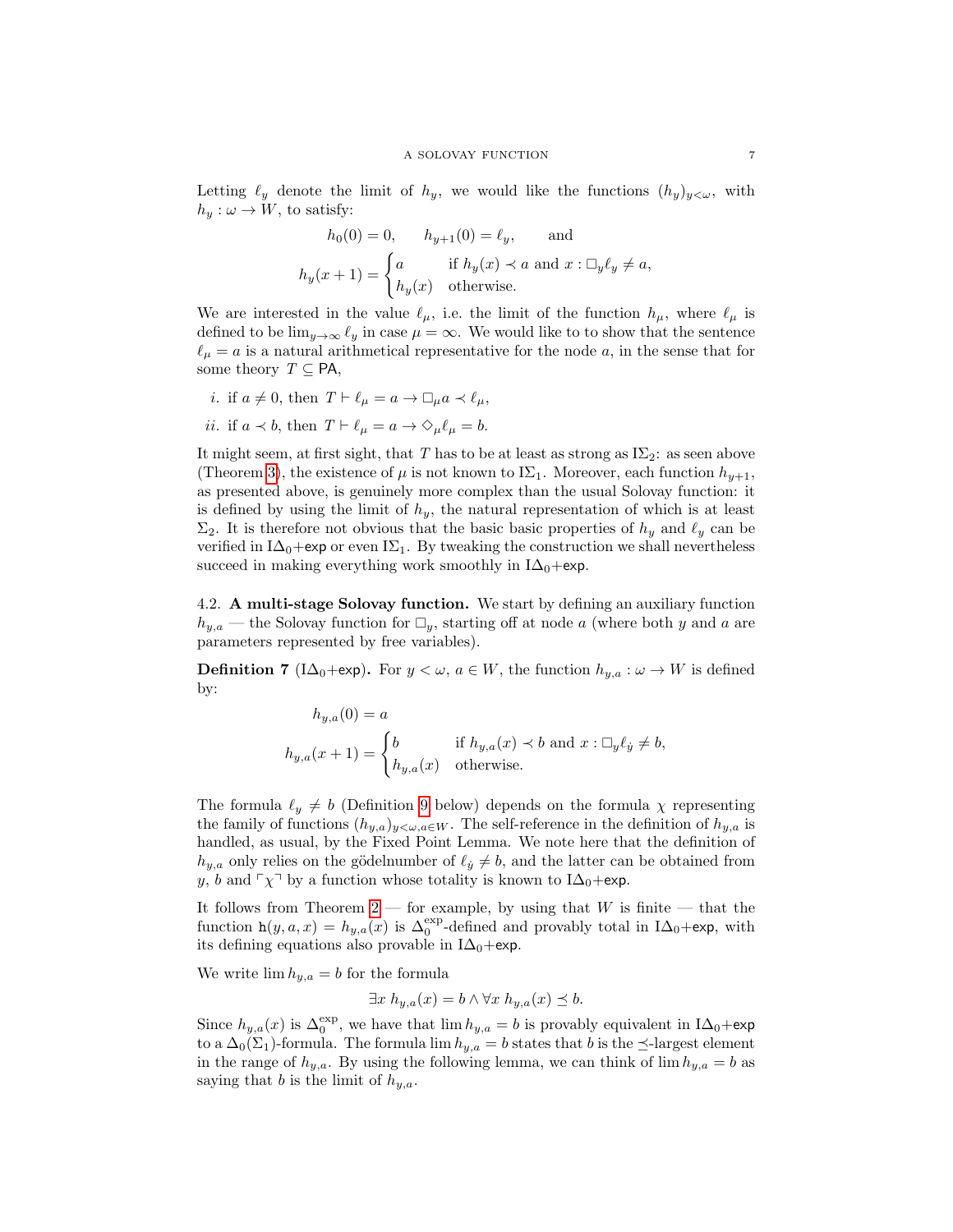<span id="page-7-1"></span>**Lemma 8.** *i.* I $\Delta_0 + \exp \vdash x' \leq x \rightarrow h_{y,a}(x') \leq h_{y,a}(x)$ 

<span id="page-7-2"></span>*ii*. I∆<sub>0</sub>+exp  $\vdash \exists !b \lim h_{u,a} = b$ 

*Proof.* [\(i\)](#page-7-1) is proven by internal induction on x. Since  $h_{y,a}(x) \preceq h_{y,a}(x+1)$  by definition, the inductive step follows by using the transitivity of  $\preceq$ .

[\(ii\)](#page-7-2) Since  $\preceq$  is antisymmetric, uniqueness is immediate from the definition of  $\lim h_{y,a}$ . For existence, we show by external induction on the converse of  $\prec$  that for all  $c \in W$ ,

$$
I\Delta_0 + \exp \vdash h_{y,a}(x) = c \to \exists b \lim h_{y,a} = b.
$$

This is sufficient, since I $\Delta_0$ +exp proves that  $h_{y,a}(0) = a$ . From [\(i\)](#page-7-1) we have that

<span id="page-7-3"></span>(1)  $I\Delta_0 + \exp \vdash h_{y,a}(x) = c \to (\forall x' \ge x \ h_{y,a}(x') = c \lor \exists x' \ge x \ c \prec h_{y,a}(x'))$ .

Argue in I $\Delta_0$ +exp, assuming  $h_{y,a}(x) = c$ . If the first disjunct in [\(1\)](#page-7-3) holds then, us-ing [\(i\)](#page-7-1), we have lim  $h_{y,a} = c$ , while if the second disjunct holds, then ∃b lim  $h_{y,a} = b$ by the induction assumption. Thus in either case  $\exists b \lim h_{y,a} = b$  as required.  $\Box$ 

<span id="page-7-0"></span>**Definition 9** (I $\Delta_0$ +exp). The formula  $\ell_y = a$ , with free variable y, is defined as:

 $\exists s \ (s = (l_0, l_1, \ldots, l_y) \ \land \ l_0 = \lim h_{0,0} \ \land \ \forall z < y \ l_{z+1} = \lim h_{z+1, l_z} \ \land \ l_y = a).$ 

A sequence  $s$  is a  $y$ -witness if it satisfies the first three conjuncts in the formula above. If s also satisfies the fourth conjunct, then s is a witness for  $\ell_y = a$ . We write  $\ell_y \neq a$  for the negation of  $\ell_y = a$ .

Given Definition [7,](#page-6-1) it is clear that any  $y$ -witness is a sequence of elements of  $W$ . Since the latter is finite, the leading existential quantifier in  $\ell_y = a$  can be bounded by a term of the form  $\exp(k \cdot y)$ , where k is a sufficiently large standard number. Recalling that  $\lim h_{y,b} = c$  is a  $\Delta_0(\Sigma_1)$ -formula, we thus see that  $\ell_y = a$  is a  $\Delta_0^{\text{exp}}(\Sigma_1)$ -formula. Reasoning about the formula  $\ell_y = a$  by induction on y can therefore be problematic in I $\Delta_0$ +exp. The following lemmas state that several properties of  $\ell_y = a$  are nevertheless verifiable in I $\Delta_0$ +exp.

<span id="page-7-4"></span>**Lemma 10** (I $\Delta_0$ +exp). For each y, there is at most one y-witness. In particular,  $\ell_y = a$  and  $\ell_y = b$  imply  $a = b$ .

*Proof.* We reason in I $\Delta_0$ +exp. Suppose that  $(l_0, \ldots, l_y)$  and  $(l'_0, \ldots, l'_y)$  are both y-witnesses. We prove by  $\Delta_0^{\text{exp}}$ -induction that for all  $i \leq y$ ,  $l_i = l'_i$ . By Lemma [8\(](#page-0-1)[ii\)](#page-7-2) it is clear that  $l_0 = \lim h_{0,0} = l'_0$ . Supposing that  $l_i = l'_i$ , we have again by Lemma [8\(](#page-0-1)[ii\)](#page-7-2) that  $l_{i+1} = \lim h_{i+1,l_i} = \lim h_{i+1,l'_i} = l'_i$  $\overline{i+1}$ .

If follows from Lemma [10](#page-7-4) that we can treat  $\ell_y$  as a partial function in I $\Delta_0$ +exp.

<span id="page-7-5"></span>Lemma 11. *i*. I $\Delta_0 + \exp \vdash x < y \wedge \ell_y = b \rightarrow \exists a \ell_x = a$ 

- <span id="page-7-6"></span>*ii.* I $\Delta_0$ +exp  $\vdash x < y \land \ell_y = b \rightarrow \ell_x \preceq b$
- <span id="page-7-7"></span>iii. I $\Delta_0 + \exp \vdash \ell_y = 0 \leftrightarrow \forall z \leq y \ \forall x \ h_{z,0}(x) = 0.$
- <span id="page-7-8"></span>iv. I $\Delta_0$ +exp  $\vdash \ell_y = a \prec b \rightarrow \Diamond_y \ell_y = b$
- <span id="page-7-9"></span>v.  $I\Delta_0 + \exp \vdash \ell_y = a \neq 0 \rightarrow \Box_y \ell_y \neq a$ .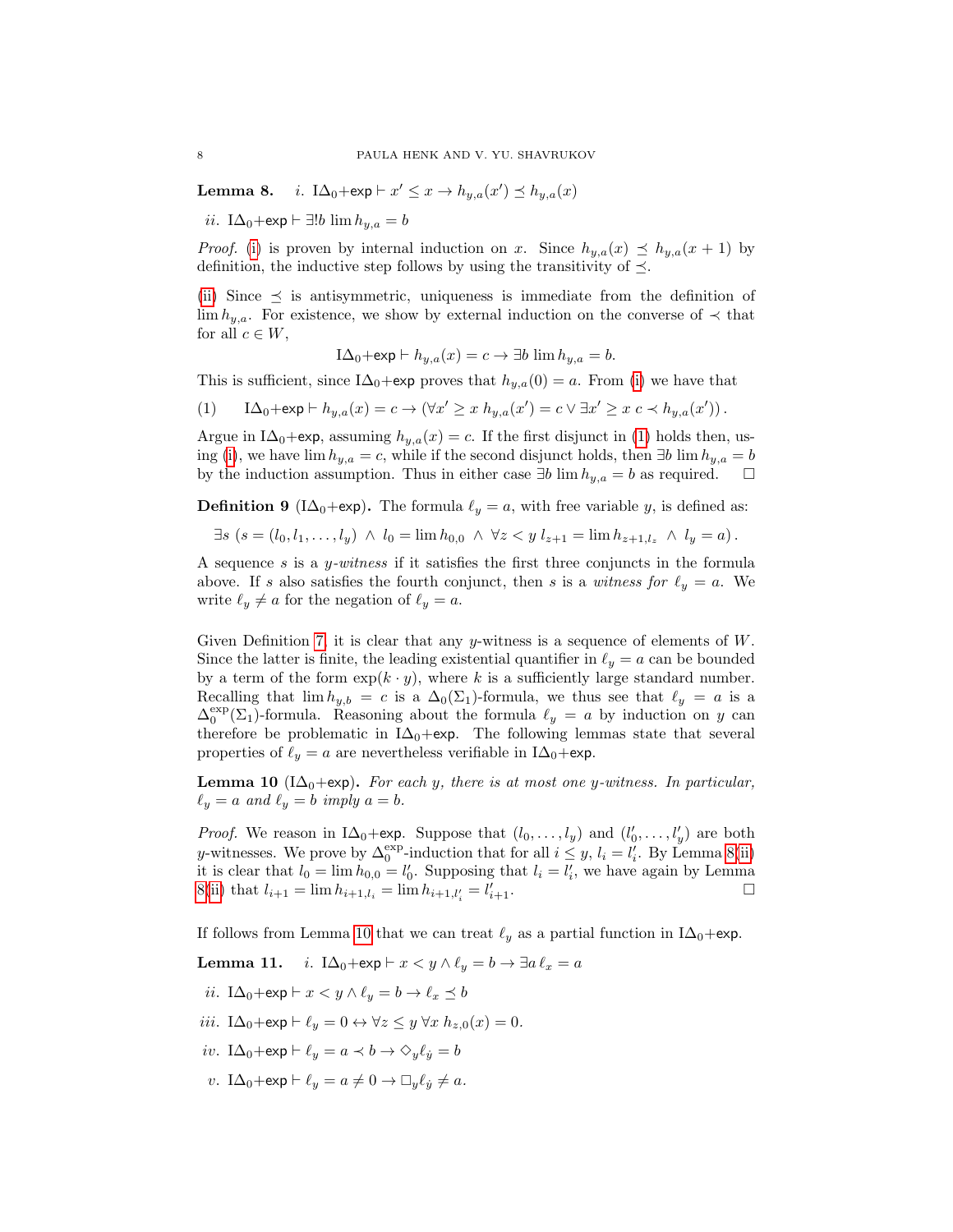*Proof.* We argue in I $\Delta_0$ +exp. [\(i\)](#page-7-5) Suppose that  $(l_0, \ldots, l_y)$  is a witness for  $\ell_y = b$ . If  $x < y$ , then clearly  $(l_0, \ldots, l_x)$  is a witness for  $\ell_x = l_x$ , so we can put  $a = l_x$ .

[\(ii\)](#page-7-6) Suppose that  $(l_0, \ldots, l_y)$  is a witness for  $\ell_y = b$ . If  $x < y$ , then an x-witness exists by clause [\(i\)](#page-7-5), and by Lemma [10](#page-7-4) it is an initial segment of  $(l_0, \ldots, l_y)$ . We prove by  $\Delta_0^{\text{exp}}$ -induction on  $z \leq y$  that  $z' < z$  implies  $l_{z'} \leq l_z$ . It follows from the relevant definitions, together with Lemma [8,](#page-0-1) that  $l_z \preceq \lim h_{z+1,l_z} = l_{z+1}$ . Assuming  $l_{z'} \preceq l_z$ , we thus obtain  $l_{z'} \preceq l_{z+1}$  by transitivity of  $\preceq$ .

[\(iii\)](#page-7-7) We have  $\forall z \leq y \ \forall x \ h_{z,0}(x) = 0$  iff  $\forall z \leq y \ \lim h_{z,0} = 0$  iff  $(l_0, \ldots, l_z)$ , with all  $l_i = 0$ , is a witness for  $\ell_z = 0$ .

[\(iv\)](#page-7-8) By Definitions [7](#page-6-1) and [9,](#page-7-0) together with the transitivity and antisymmetry of  $\preceq$ .

[\(v\)](#page-7-9) Assume that  $\ell_y = a \neq 0$ , and let  $(l_0, \ldots, l_y)$  be the witness for  $\ell_y = a$ . By  $\Delta_0^{\text{exp}}$ -induction, let  $y' \leq y$  be minimal such that  $l_{y'} = a$ . Since  $a \neq 0$ , by the definition of  $\ell_y$  and  $h_{y,c}$ , we have that  $\Box_{y'}\ell_{y'} \neq a$ . We show  $\Box_{y'}\ell_y \neq a$ , from which  $\Box_y \ell_y \neq a$  clearly follows. Argue in  $\Box_{y'}$ :

Suppose that  $\ell_y = a$ . Since  $\ell_{y'} \neq a$ , we have  $y' < y$ , and so  $\ell_{y'} \prec \ell_y$  by clause [\(ii\)](#page-7-6). Let b be such that  $\ell_{y'} = \lim h_{y',b}$ . We thus have  $\forall x \ h_{y',b}(x) \prec a$ . By  $\Sigma_1$ -completeness, we also have  $\Box_{y'} \ell_{y'} \neq a$ . By definition of  $h_{y',b}$ , this implies  $\exists x \, h_{y',b}(x) = a$ , hence  $a \preceq \lim h_{y',b}$  i.e.  $\ell_y \preceq \ell_{y'}$ , a contradiction.

<span id="page-8-0"></span>**Lemma 12.** *i*. I $\Delta_0$ +exp  $\vdash \ell_y = a \neq 0 \rightarrow \Box_y^{\Pi_1} \bot$ 

<span id="page-8-3"></span>
$$
ii. \ \ I\Delta_0 + \exp \vdash \Diamond_x^{\Pi_1} \top \to \ell_x = 0
$$

<span id="page-8-4"></span>iii. I $\Delta_0 + \exp \vdash \forall x < y \, \Diamond_x^{\Pi_1} \top \to \ell_y = \lim h_{y,0}$ 

<span id="page-8-5"></span>iv.  $I\Delta_0 + \exp \vdash \lim h_{u,0} = a \rightarrow \Box_u a \preceq \ell_u$ .

*Proof.* [\(i\)](#page-8-0) Argue in I $\Delta_0$ +exp, letting  $(l_0, \ldots, l_y)$  be the witness for  $\ell_y = a \neq 0$ . Using  $\Delta_0^{\text{exp}}$ -induction, we can assume that y is minimal such that  $l_y \neq 0$ , thus either y = 0 or  $l_{y-1}$  = 0. It follows that  $\ell_y = \lim h_{y,0}$ , and so

<span id="page-8-1"></span>(2) lim hy,<sup>0</sup> = a.

Since  $a \neq 0$ , we have by Lemma [11](#page-0-1)[\(v\)](#page-7-9) that

$$
(3) \t\t \t\t \Box_y \ell_y \neq a.
$$

Reason in  $\square_y^{\Pi_1}$ :

<span id="page-8-2"></span>We claim first that  $\ell_y = \lim h_{y,0}$ . If  $y = 0$ , this is clear from the definition. And if  $y > 0$ , then we have  $\ell_{y-1} = 0$  since, using Lemma [11](#page-0-1)[\(iii\)](#page-7-7), the latter is equivalent to a true  $\Pi_1$ -formula. Since [\(2\)](#page-8-1) is a true conjunction of a  $\Sigma_1$ - and a  $\Pi_1$ -formula, it is also true here, whence it follows that  $\ell_y = a$ , contradicting [\(3\)](#page-8-2).

[\(ii\)](#page-8-3) By reflexive induction, it suffices to show:

$$
I\Delta_0 + \exp \vdash \Box_0 \forall z < x \left( \Diamond_z^{\Pi_1} \top \to \ell_z = 0 \right) \to \left( \Diamond_x^{\Pi_1} \top \to \ell_x = 0 \right).
$$

Argue in I $\Delta_0$ +exp. If  $x = 0$ , then, since  $\ell_0 = \lim h_{0,0}$  and the latter exists by Lemma [8\(](#page-0-1)[ii\)](#page-7-2), we have the claim from clause [\(i\)](#page-8-0) by contraposition. So let  $x > 0$ , and suppose that  $\square_0(\lozenge_{x-1}^{\Pi_1} \top \rightarrow \ell_{x-1} = 0)$  and  $\lozenge_{x}^{\Pi_1} \top$ . Since  $\square_x \lozenge_{x-1}^{\Pi_1} \top$  by reflection, it follows that  $\Box_x \ell_{x-1} = 0$ . Since  $\Diamond_x^{\Pi_1} \top$  is equivalent to  $\Sigma_1$ -reflection for  $\Box_x$  and  $\ell_{x-1} = 0$  is equivalent to a  $\Pi_1$ -formula by Lemma [11](#page-0-1)[\(iii\)](#page-7-7), we now have  $\ell_{x-1} = 0$ .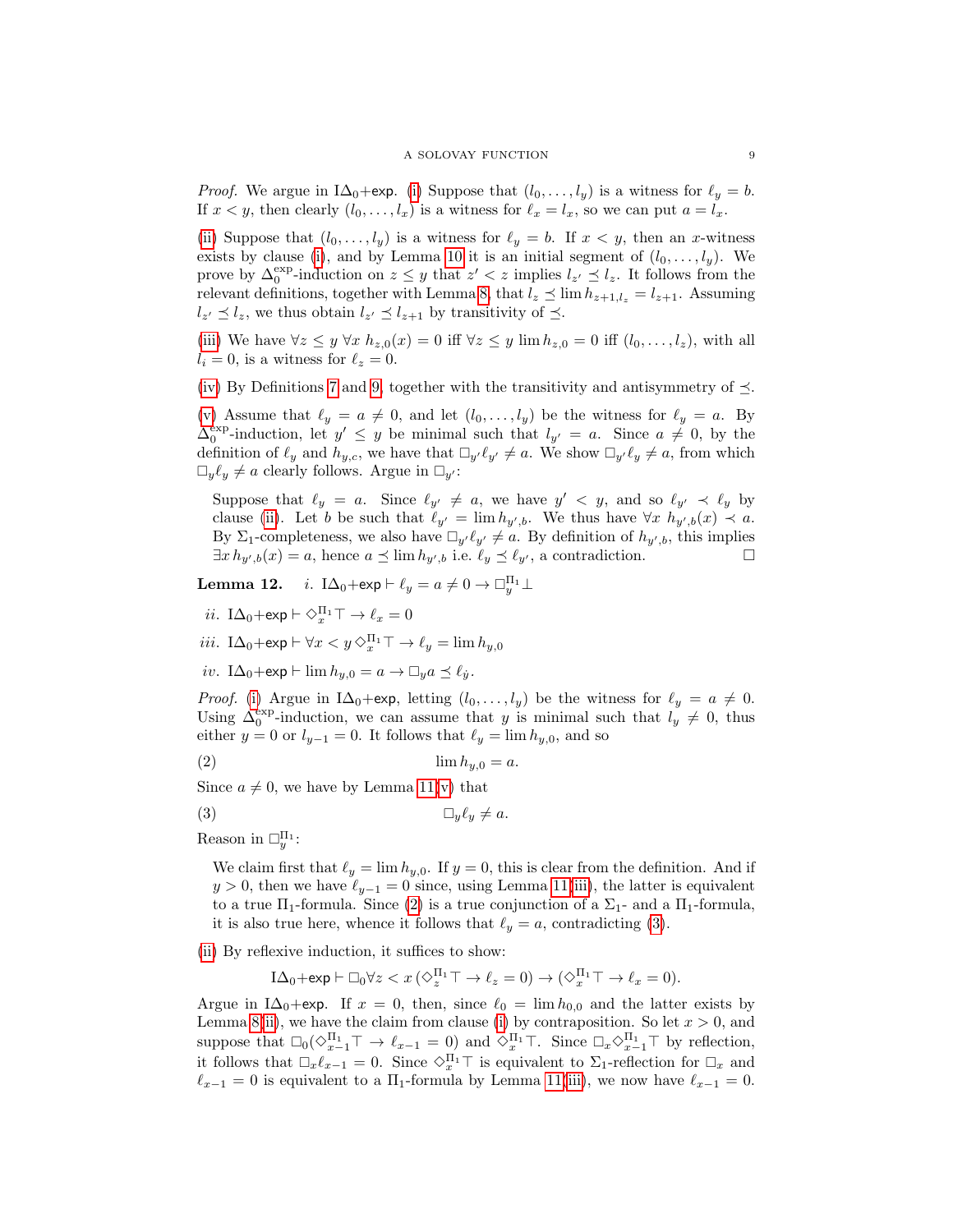But this means that  $\ell_x$  is equal to  $\lim h_{x,0}$ , and thus it exists by Lemma [8](#page-0-1)[\(ii\)](#page-7-2). Finally,  $\ell_x = 0$  follows by contraposition from clause [\(i\)](#page-8-0).

[\(iii\)](#page-8-4) Argue in  $I\Delta_0 + \exp$ , assuming  $\forall x < y \Diamond_x^{\Pi_1}$ . For  $y = 0$  we have  $\ell_y = \lim h_{y,0}$ by definition. For  $y > 0$  we have  $\ell_{y-1} = 0$  from clause [\(ii\)](#page-8-3) together with the assumption, and so again by definition  $\ell_y = \lim h_{y,\ell_{y-1}} = \lim h_{y,0}$ .

[\(iv\)](#page-8-5) Suppose that  $\lim h_{y,0} = a$ , whence in particular  $\exists x h_{y,0}(x) = a$ . Reason in  $\square_y$ :

Using reflection, we obtain  $\forall x < y \Diamond_{x}^{\Pi_1} \top$ , and so  $\ell_y = \lim h_{y,0}$  by clause [\(iii\)](#page-8-4). By  $\Sigma_1$ -completeness we have  $\exists x \, h_{y,0}(x) = a$  from outside, and so  $a \preceq \ell_y$  by the definition of  $\lim h_{u,0}$ .

**Remark 13.** While, as shown above,  $\ell_y$  is a partial function in I $\Delta_0$ +exp, its totality is, in general, not provable in I $\Delta_0$ +exp. Consider the frame with  $W = \{0, 1\}$  and  $0 \lt 1$ . From the definition of  $h_{y,a}$  it is clear that

<span id="page-9-0"></span>(4) 
$$
I\Delta_0 + \exp \vdash \Box_y \bot \leftrightarrow \lim h_{y,0} = 1.
$$

As in the proof of Theorem [3,](#page-4-0) we see that there is a model  $\mathfrak{M}$  of I $\Delta_0 + \exp$  and a sequence  $(m_i)_{i\in\omega}$  of elements of  $\mathfrak{M}$ , such that

- i.  $\mathfrak{M} \models \Box_{m_i} \bot$  and  $\mathfrak{M} \models m_i > m_{i+1}$  for all i
- ii. For all  $k \in \mathfrak{M}, \mathfrak{M} \models \Box_k \bot$  if and only if for some  $i \in \omega, m_i < k$

It follows from the above that  $\mathfrak{M} \models \Box \bot$ , and  $\mathfrak{M} \models \Diamond_n \top$  for all standard n.

Let m be any element from  $(m_i)_{i \in \omega}$ , and suppose for a contradiction that  $\ell_m = a$ is witnessed by  $s = (l_0, \ldots, l_m)$ . If  $a = 0$ , then by Lemma [11\(](#page-0-1)[ii\)](#page-7-6) also  $\ell_{m-1} =$ 0; thus  $\ell_m = \lim h_{m,0} = 0$ . However since  $\mathfrak{M} \models \Box_m \bot$ , from [\(4\)](#page-9-0) we have that  $\lim h_{m,0} = 1$ . Thus it must be that  $\ell_m = 1$ . Let  $i \leq m$  be the minimal coordinate of s with  $l_i = 1 = \ell_i$ . Since  $\mathfrak{M} \models \Diamond_0 \top$ , it follows from [\(4\)](#page-9-0) that  $i > 0$ . Thus  $\ell_{i-1} = \lim h_{i-1,0} = 0$ , and so  $\neg \Box_{i-1} \bot$  by [\(4\)](#page-9-0). On the other hand,  $\ell_i = \lim h_{i,0} = 1$ , and so  $\Box_i \bot$ , contradicting the properties of M.

Write  $L = a$  for the formula

$$
\exists y \ (\ell_y = a \land \forall x < y \Diamond_x^{\Pi_1} \top) \land \forall z \ (\forall x < z \Diamond_x^{\Pi_1} \top \to \ell_z \preceq a)
$$

stating, intuitively, that  $\ell_{\mu} = a$ .

<span id="page-9-1"></span>Lemma 14. *i*. I $\Delta_0$ +exp  $\vdash \exists ! a \, L = a$ 

- <span id="page-9-2"></span>*ii*. I $\Delta_0 + \exp \vdash \forall x < y \Diamond_x^{\Pi_1} \top \to \ell_y \preceq L$
- <span id="page-9-3"></span>iii.  $I\Delta_0 + \exp \vdash \Box_z \ell_z \preceq L$
- <span id="page-9-4"></span> $iv$ . I $\Delta_0 + \exp \vdash \Box_z (\Box_z^{\Pi_1} \bot \to L = \ell_z)$

*Proof.* [\(i\)](#page-9-1). Since  $\preceq$  is antisymmetric, uniqueness is immediate from the definition. For existence, we show by external induction on the converse of  $\prec$  that for all  $a \in W$ ,

$$
I\Delta_0 + \exp \vdash \ell_y = a \wedge \forall x < y \Diamond_x^{\Pi_1} \top \rightarrow \exists b \ L = b.
$$

We note that this is sufficient, for  $I\Delta_0 + \exp \vdash \ell_0 = \lim_{\Delta_0, 0} h_{0,0} \wedge \forall x < 0 \Diamond_{x=1}^{\Pi_1} \top$ . Argue in I $\Delta_0$ +exp. From  $\ell_y = a \wedge \forall x < y \vee_x^{\Pi_1}$  we have by Lemmas [11\(](#page-0-1)[ii\)](#page-7-6) and [12\(](#page-0-1)[iii\)](#page-8-4):

 $\forall z > y \ (\forall x < z \Diamond_x^{\Pi_1} \top \to \ell_z = a) \lor \exists z > y \ (\forall x < z \Diamond_x^{\Pi_1} \top \land a \prec \ell_z).$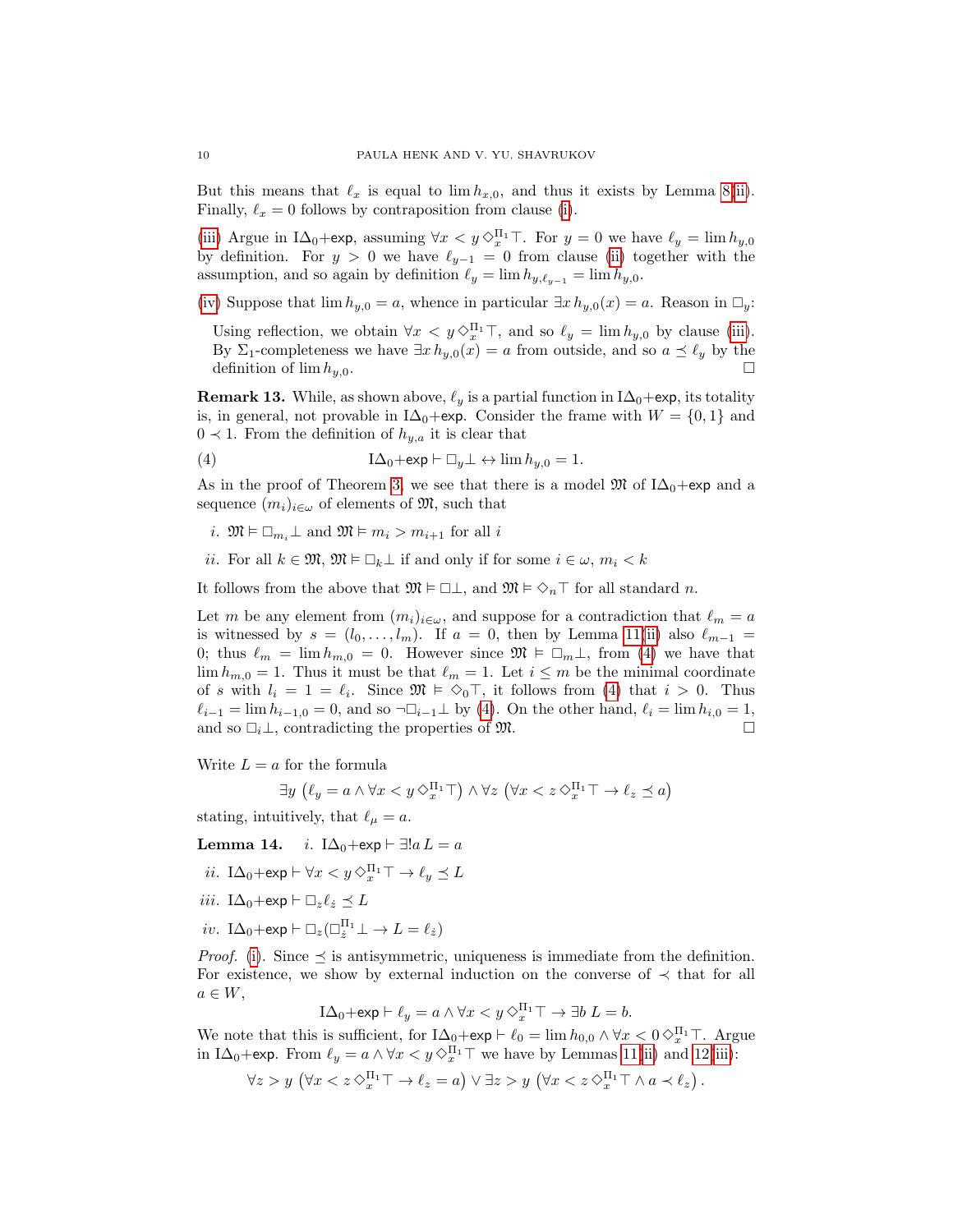If the first disjunct holds, then, using Lemma [11\(](#page-0-1)[ii\)](#page-7-6), we have that  $L = a$ . And if the second disjunct holds, then  $\exists b \ L = b$  follows by the induction assumption.

[\(ii\)](#page-9-2) Immediate from the definition of L, by using Lemma [12](#page-0-1)[\(iii\)](#page-8-4) to see that  $\ell_y$  exists.

[\(iii\)](#page-9-3) Within  $\Box_z$  we have  $\forall x < z \Diamond_x^{\Pi_1} \top$  by reflection, and thus  $\ell_z \preceq L$  by clause [\(ii\)](#page-9-2).

[\(iv\)](#page-9-4) Argue in  $\Box_z$ , assuming  $\Box_z^{\Pi_1} \bot$ . By clause [\(iii\)](#page-9-3) we have that  $\ell_z \preceq L$ . Suppose for a contradiction that  $\ell_z \prec L$ . In particular, there is some x with

<span id="page-10-0"></span>
$$
L = \ell_x \wedge \forall y < x \diamond^{\Pi_1}_y \top.
$$

Since  $\Box_z^{\Pi_1} \bot$ , the second conjunct implies that  $x \leq z$ . On the other hand the assumption  $\ell_z \prec \ell_x$  implies, using Lemma [11\(](#page-0-1)[ii\)](#page-7-6), that  $z < x$ , a contradiction.  $\square$ 

<span id="page-10-2"></span>**Lemma 15.** If  $a \prec b$ , then  $I\Delta_0 + \exp \vdash L = a \rightarrow \nabla L = b$ .

*Proof.* Argue in I $\Delta_0$ +exp. Assuming  $L = a$ , we have

(5) 
$$
\forall z \ (\forall x < z \Diamond_x^{\Pi_1} \top \to \ell_z \preceq a)
$$

If  $\Delta L \neq b$  for some  $b \succ a$ , then there is some y with  $\Box_y L \neq b \land \forall x < y \Diamond_x^{\Pi_1} \top$ . Using [\(5\)](#page-10-0) we have that  $\ell_y \preceq a \prec b$ . Now  $\square_y$  thinks:

Suppose that  $\ell_y = b$ . Since  $a \prec b$ , we have  $b \neq 0$  whence  $\Box_y^{\Pi_1} \bot$  by Lemma [12\(](#page-0-1)[i\)](#page-8-0). By Lemma [14\(](#page-0-1)[iv\)](#page-9-4), the latter implies  $L = \ell_y$  i.e.  $L = b$ , a contradiction.

Back in I $\Delta_0$ +exp, we conclude  $\Box_y \ell_y \neq b$ , contradicting Lemma [11\(](#page-0-1)[iv\)](#page-7-8).

<span id="page-10-3"></span>**Lemma 16.** If  $a \neq 0$ , then  $I\Delta_0 + \exp \vdash L = a \rightarrow \Delta a \prec L$ .

*Proof.* Argue in I $\Delta_0$ +exp. Assume  $L = a$ , and let y be such that

$$
\ell_y = a \wedge \forall x < y \diamond^{\Pi_1}_x \top.
$$

It follows from Lemma [12\(](#page-0-1)[iii\)](#page-8-4)–[\(iv\)](#page-8-5) that  $\Box_y a \preceq \ell_y$ . Given that  $a \neq 0$ , we also have  $\Box_y a \neq \ell_y$  from Lemma [11\(](#page-0-1)[v\)](#page-7-9). Combining the above yields  $\Box_y a \prec \ell_y$ . Since  $\Box_y \ell_y \preceq L$  by Lemma [14](#page-0-1)[\(iii\)](#page-9-3), we obtain  $\Box_y a \prec L$ , whence clearly also  $\Delta a \prec L$ .  $\Box$ 

<span id="page-10-1"></span>**Definition 17.** Let  $M = \langle F, \Vdash \rangle$  be a finite GL-model. The model  $M_0$  is obtained by appending a new root 0 to  $\mathcal{M}$ ; the truth values of propositional formulas at 0 are set arbitrarily. Apply Definition [7](#page-6-1) to  $\mathcal{M}_0$ , and define the  $\Delta$ -realization  $*$  by letting

$$
p^* := \bigvee_{\mathcal{M}_0, a \Vdash p} L = a.
$$

<span id="page-10-6"></span>**Lemma 18.** Let M and \* be as in Definition [17.](#page-10-1) For all  $B \in \mathcal{L}_{\Delta}$ ,  $a \neq 0$ ,

if  $M, a \Vdash B$ , then  $I\Delta_0 + \exp \vdash L = a \rightarrow B^*$ .

Proof. Using Lemmas [15](#page-10-2) and [16,](#page-10-3) we prove the claim simultaneously with

if  $\mathcal{M}, a \Vdash \neg B$ , then  $I\Delta_0 + \exp \vdash L = a \rightarrow \neg B^*$ 

by induction on the structure of  $B$ .

<span id="page-10-5"></span><span id="page-10-4"></span>**Lemma 19.** i.  $\mathbb{N} \models L = 0$ , where  $\mathbb{N}$  is the standard model.

ii. For all  $a \neq 0$ ,  $L = a$  is consistent with PA.